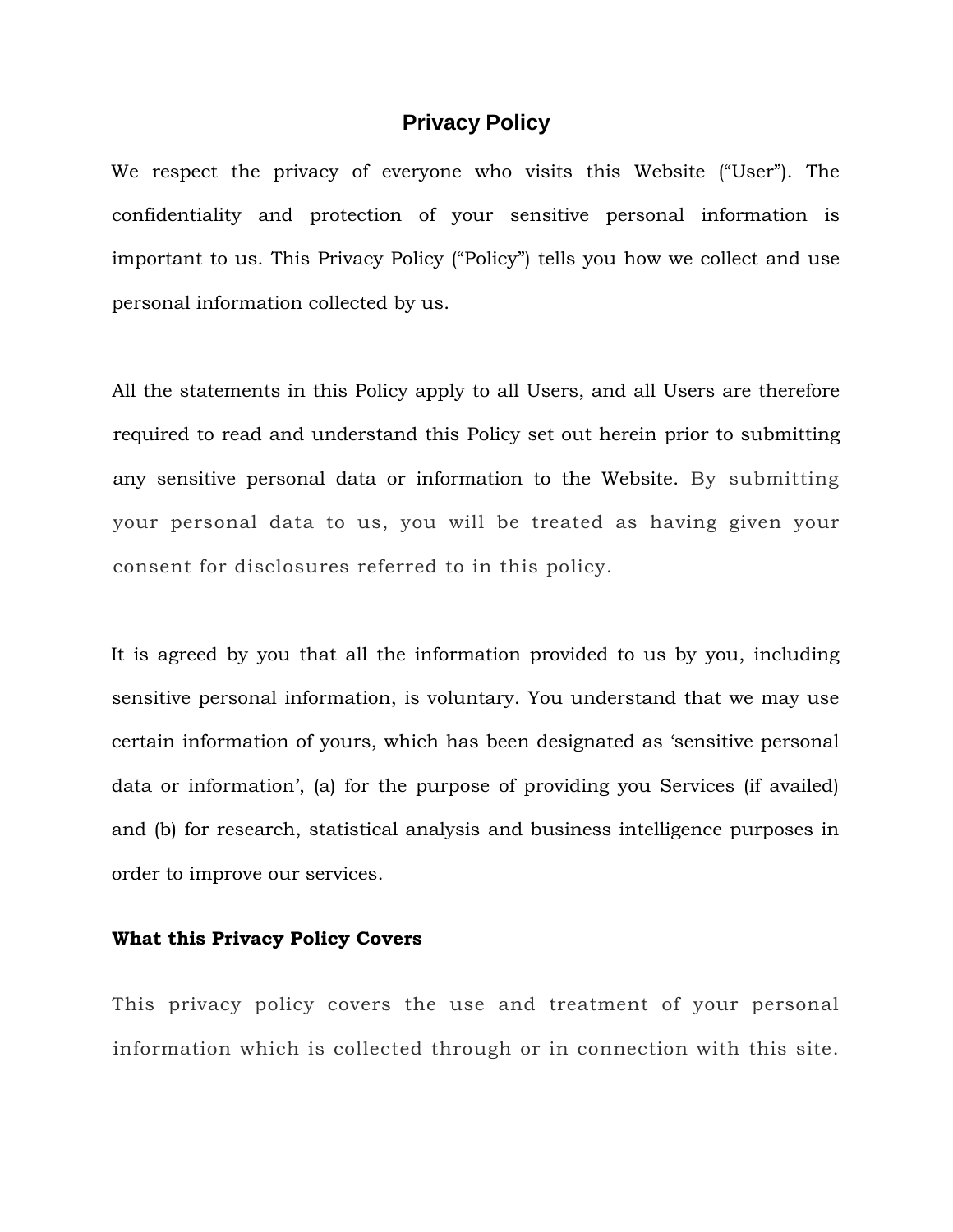For the purposes of this policy, "this site" means the official website of AILREA.

## **Information Collection and Use**

AILREA, its Managing committee members, employees and certain third party vendors are required to collect certain information (which may include sensitive personal information) from you to assist us in our relationship with you. We collect information that you provide us when you use our services or otherwise interact with us. Some of the ways you may provide information to us include: by filling in details on the website while registering with us, by E-mail, by phone call or any other mode of communication.

## **Personal & Non-Personal Information**

At times we may request that you supply us with "Personal Information". Generally, this information is requested when you want us to provide you with information or a service or to determine your eligibility to avail the services offered. We may gather the following information: Name; address; E-mail address; mobile phone number/ telephone number; date of birth; gender; Air India Staff Number / SAP staff number; Air India Retired ID Card / 'Passage & Medical Booklet' copies; department; name of spouse; date of birth of spouse; emergency contact details; financial details for making payment for the products or services you have opted for etc.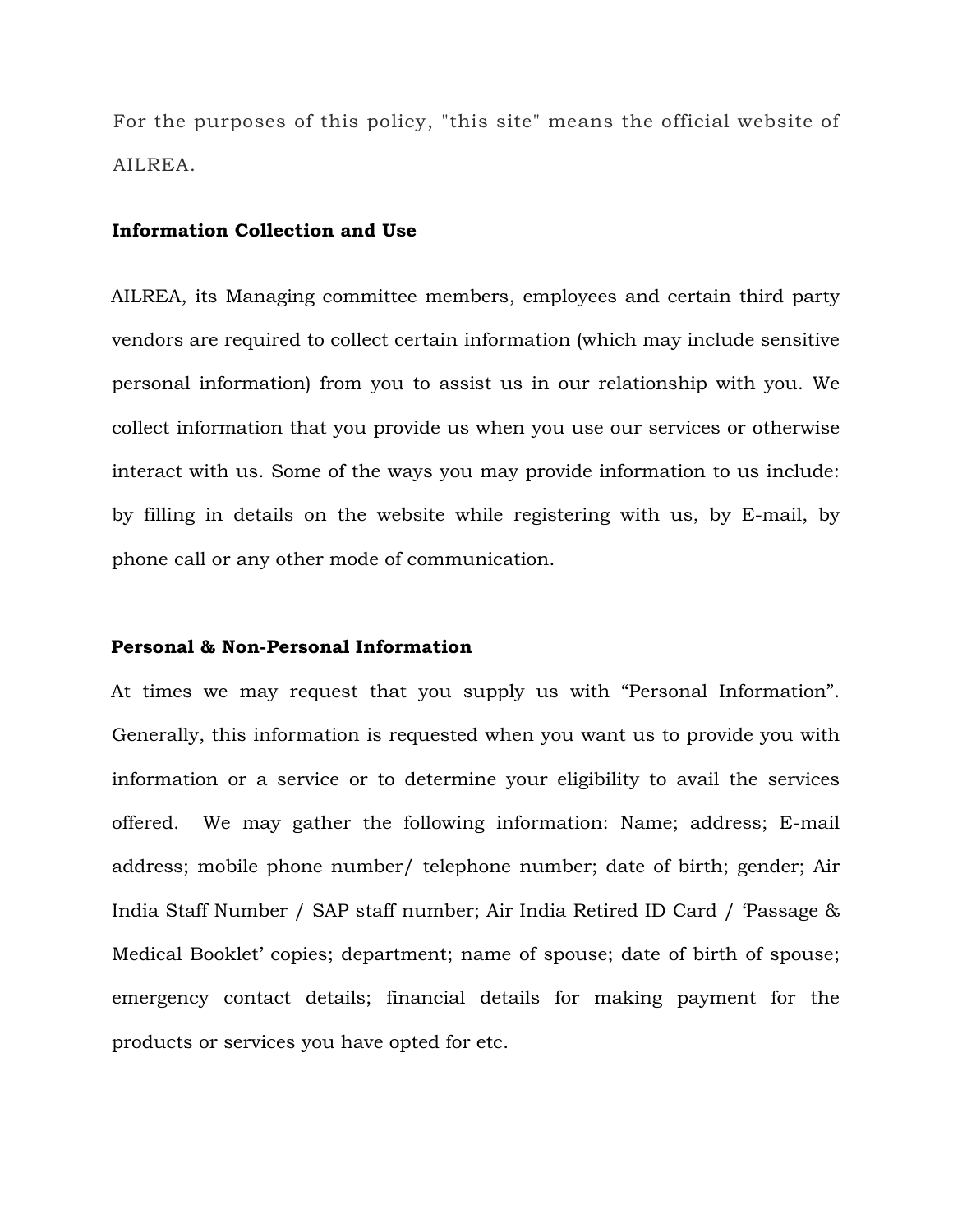Among the aforementioned Personal Information, the following will be considered as "Sensitive Personal Data or Information":

a. Passwords.

b. Financial information such as Bank account or credit card or debit card or other payment instrument details.

You must ensure that you only submit to us information which is accurate and not misleading and you must inform us of any changes. AILREA shall not be liable for any information provided by you, nor for any error and/or omissions and/or inaccuracy with regard to information so provided. In addition, AILREA shall not be liable for any loss or damages sustained by reason of such availability of information whether intentionally or inadvertently. AILREA makes no guarantees as to the validity, accuracy or legal status of any information provided by you.

Information that is freely available in the public domain or accessible under the Right to Information Act, 2005 or any other law will not be regarded as personal information or sensitive personal data or information.

Other than this, information sent by your web browser known as a cookie, may be automatically collected. We may store some information such as cookies on your Device when you access our Website. Cookies are text files containing small amounts of information which we download onto your Device when you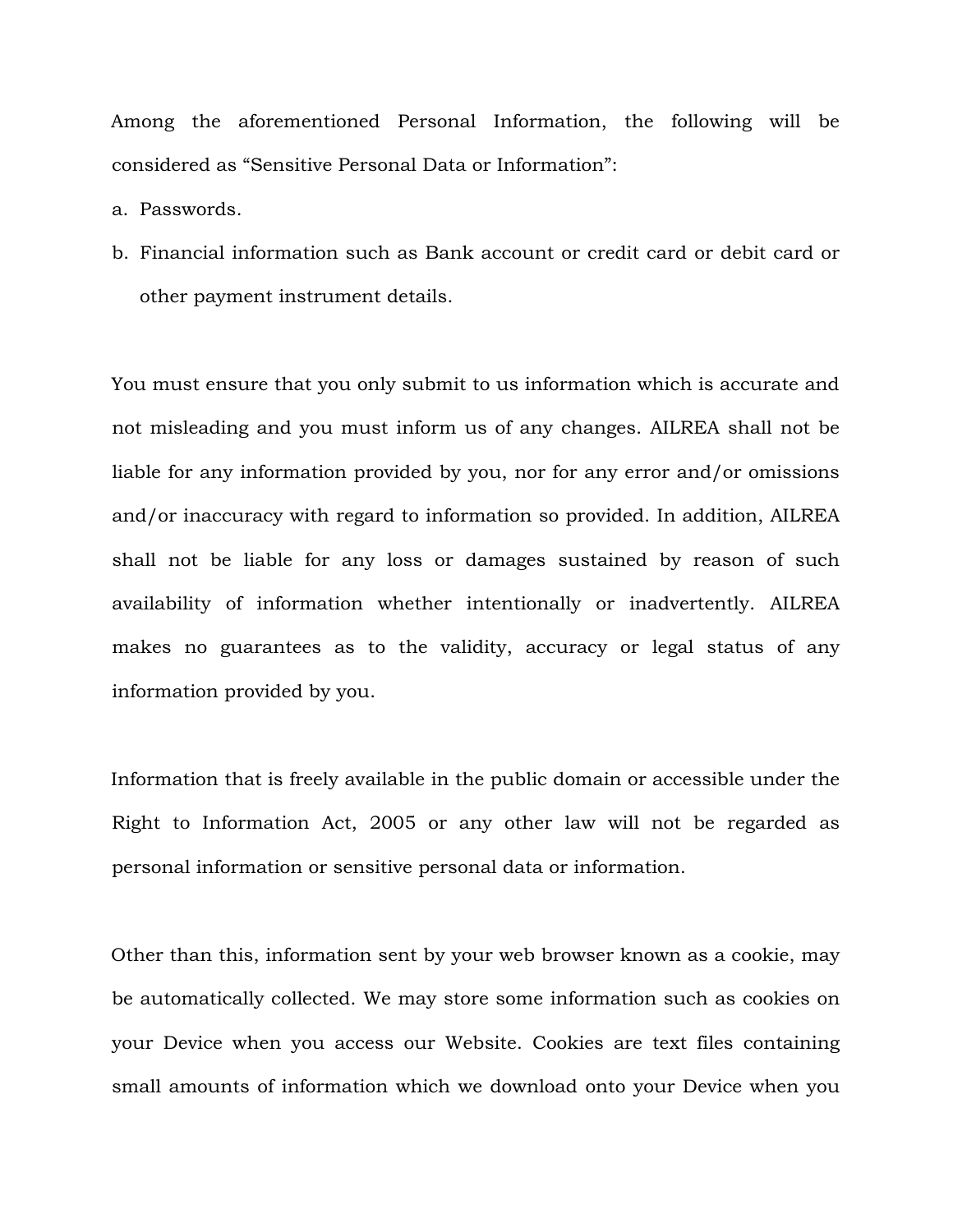visit our Website for recordkeeping purposes. This information typically includes the domain name (the site after the  $\omega$  in your e-mail address). It may also contain your user name (the name before the  $\omega$  in your e-mail address). Other examples of information collected by our server include the Internet Protocol (IP) address used to connect the visitor's computer to the Internet, operating system and platform, the average time spent on our Website, pages viewed, information searched for, access times, Websites or applications visited before and after a visitor visits our Website, and other relevant statistics. The amount of information sent depends on the settings you have on your web browser. Please refer to your browser if you want to learn what information it sends.

We can recognize these cookies on subsequent visits and they allow us to remember you.We may use cookies to:

- Analyse our web traffic using analytics package. Aggregated usage data helps us improve the website structure, design, content and functions; Identify whether you are signed in to our website. Test content on our Website;
- Store information about your preferences; and
- To recognize when you return to our website.

A few important things you should know about our use of Cookies: We use both session and persistent Cookies. Session Cookies expire and no longer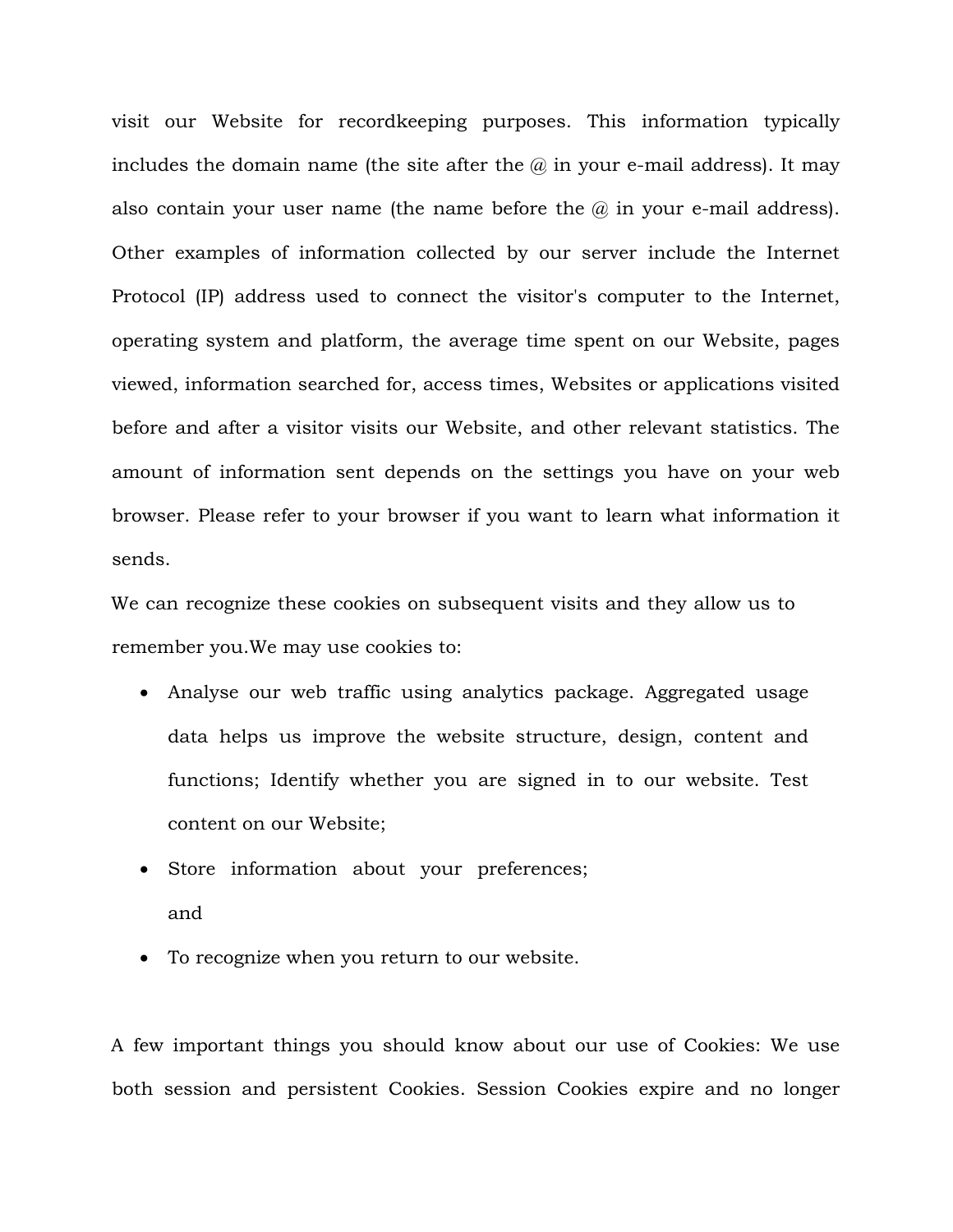have any effect when you close your browser. Persistent Cookies remain on your Device until you erase them or they expire; You are always free to decline Cookies if your web browser permits, although doing so may interfere with your use of our Website. Refer to the help section of your browser, browser extensions, or installed applications for instructions on blocking, deleting, or disabling Cookies;

We encode and protect our Cookies so that only we can interpret the information stored in them;

Cookies do not provide us with access to your computer or any information about you, other than that which you choose to share with us.

You may encounter Cookies from third parties, known as service providers, that we have allowed on our site that assist us with various aspects of our web site operations and services.

If you want to find out more information about cookies, go to http://www.allaboutcookies.org or to find out about removing them from your browser, go to [h](http://www.allaboutcookies.org/manage)ttp://www.allaboutcookies.org/manag[ecookies/index.html](http://www.allaboutcookies.org/manage)[.](http://www.allaboutcookies.org/manage-cookies/index.html)

Information that does not personally identify the Users as an individual, such as anonymized information, User patterns of utilization and other non-personal information collected by AILREA is exclusively owned by AILREA. you may modify and delete any such Personal Information at any time by informing AILREA on connect@ailrea.com. Further, you may enquire whether we are in possession of any of your Personal Information by writing to us at connect@ailrea.com. You may also instruct us to delete and destroy your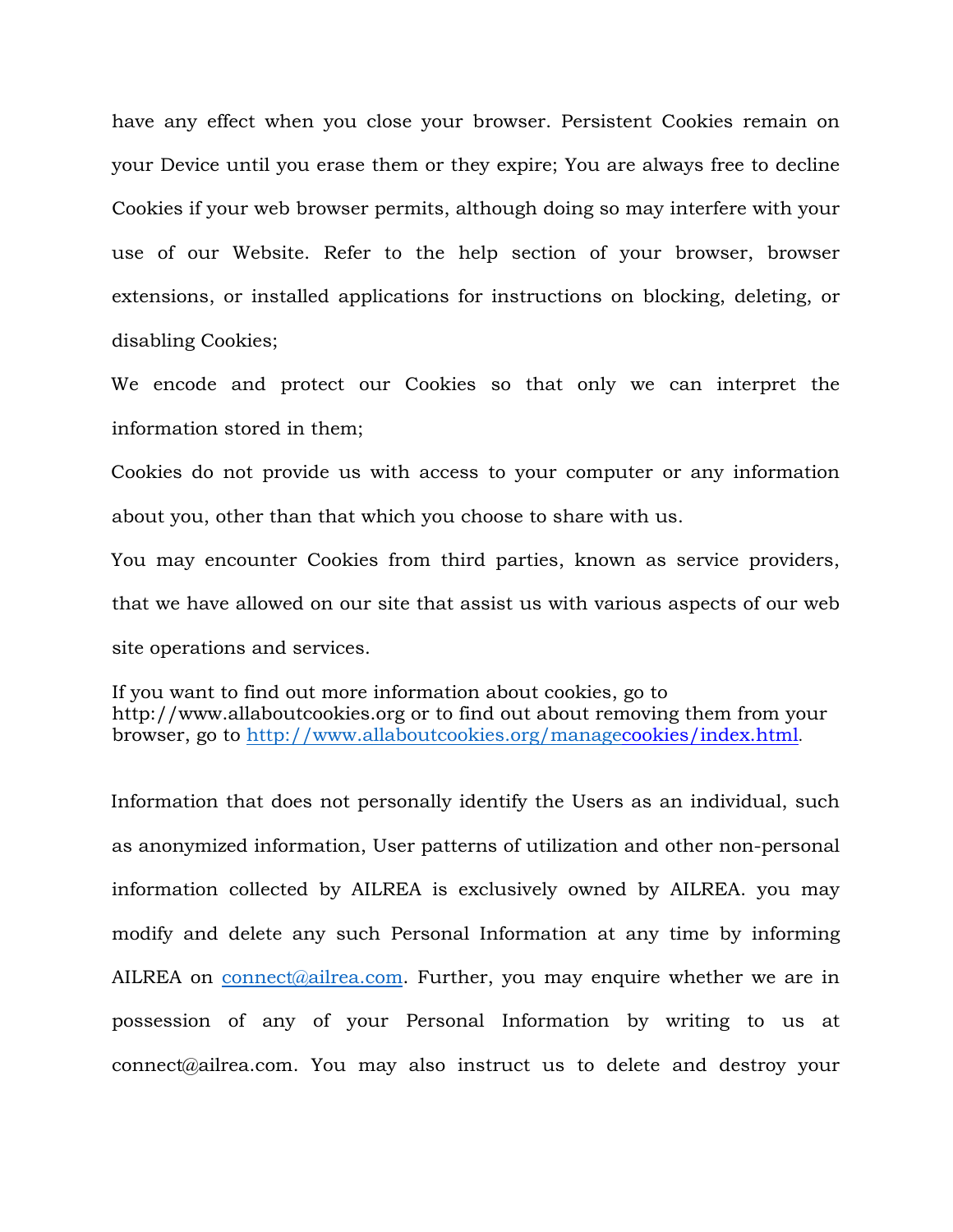Personal Information. This will result in an end to your membership/association with us and will lead to the deletion of your account with us.

# **Telephone Contact**

Notwithstanding your registration with 'do not disturb' or 'do no call' services, by sharing your telephone number and email address on the Website you are authorizing AILREA, its employees and its representatives, to get in touch with you by sending you emails or calling you to inform you regarding the services offered on the Website which we may feel are suitable for your needs.

We may record your calls, e-mails or other communications with us. If you are unable to provide the information we need we may not be able to provide you with the service, you have requested.

The Website may keep records of electronic communications received and made in relation to the services or other purposes for the purpose of administration of our services, customer support, research and development and for better provision of the services.

# **Use of your information**

The Personal Information collected by us is used:

• to process applications submitted by you through the online or offline process available on this Website,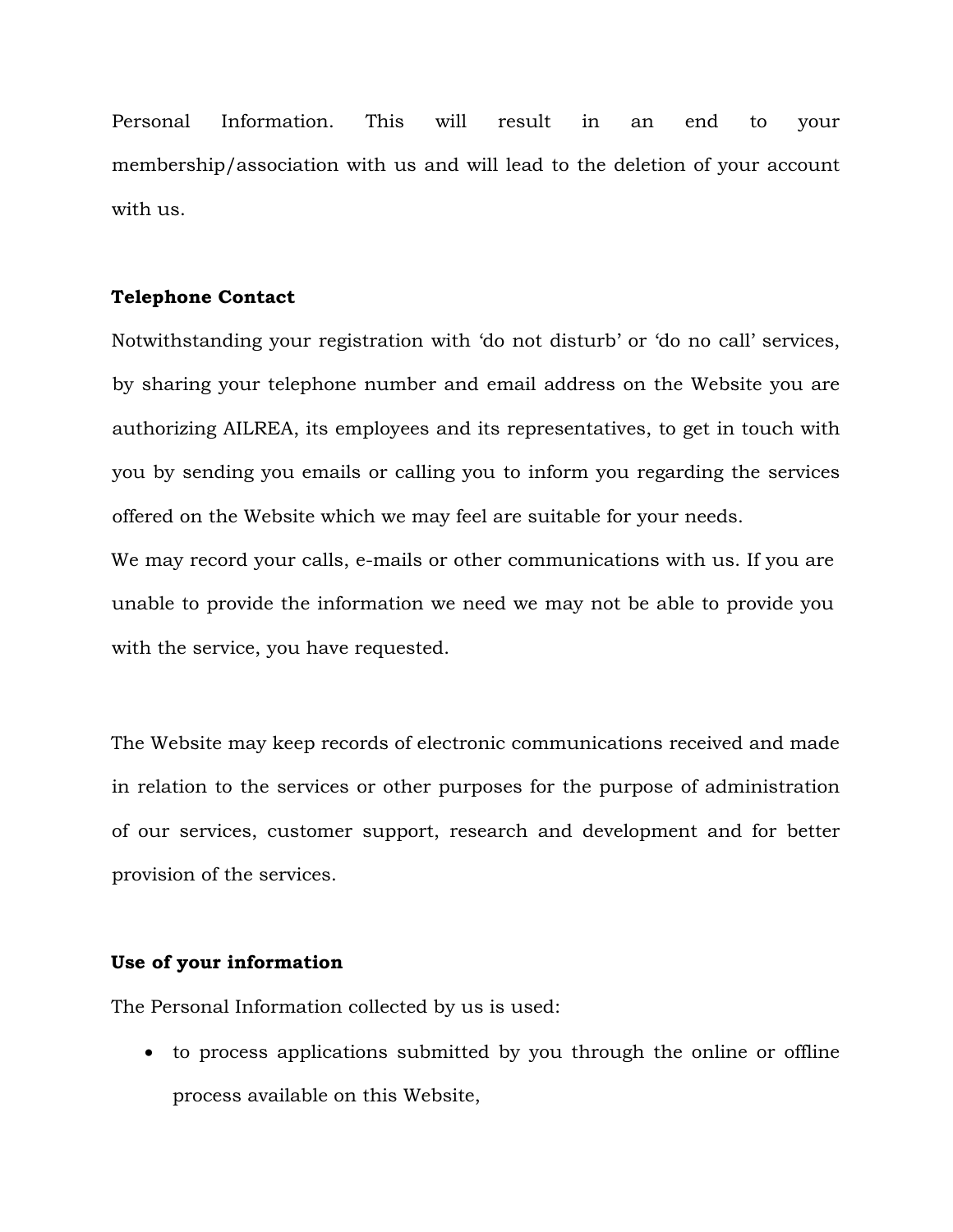- to enable you to avail any of the services provided by us
- to respond to the queries and/or process requests submitted by you and sharing your information with all entities associated with providing sales, technical, legal and accounting support on behalf of AILREA.com and other third parties, in relation to any of our services provided to you or any other information sought by you to contact you in relation to any of our services offered on our Website
- to seek your feedback or to contact you in relation to those services offered on our Website to process your requests on the Website and any possible later claims,
- to contact you regarding any new services we may offer
- to provide information or interactive services through this Website or any other online or offline means. We may from time to time send you updates and other information about us, our Website, our newsletters, our services &promotions.
- to improve our business operations and to communicate about our services and businesses to provide information regarding our services and this Website, to your email address or, where you wish it to be sent by post, to your name and postal address,
- to meet our obligations in relation to any agreement you have with us,
- to resolve problems in relation to any services supplied to you that may complement your needs.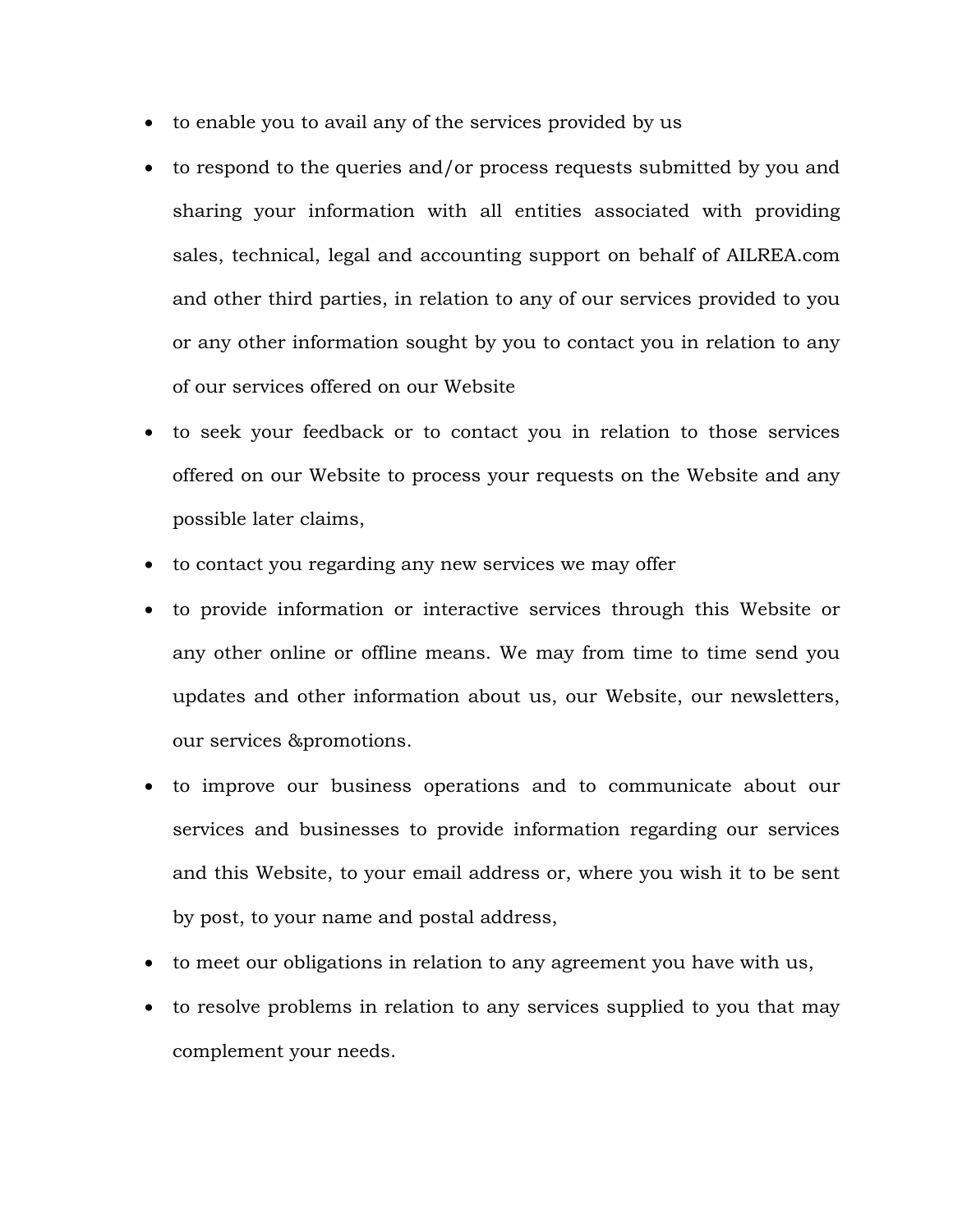## **How long do we keep your information?**

We will only keep your information for as long as we are either required to by law or as is relevant for the purposes for which it was collected. After a period of time, your data may be anonymized and aggregated, and then may be held by us as long as necessary for us to provide our services effectively, but our use of the anonymized data will be solely for analytic purposes.

## **Information Sharing and Disclosure**

All our Committee Members, employees, agents and data processors, who have access to, and are associated with the processing of sensitive personal data or information, are obliged to respect the confidentiality of every Users' sensitive personal data and information. AILREA, its board members, employees, data processors, agents etc. will not sell/share your personally identifiable information with any third party save and except with the consent of the User. Users who sign up for our services agree to allow us to share their personal information with the insurance broker, TPAand the Group Insurance Company.

This policy does not create a bar to our obligation to share your information with law enforcement, governmental agencies, or authorized third-parties, in response to a verified request relating to a criminal investigation or alleged illegal activity or any other activity that may expose us, you, or any other stakeholder of AILREA to legal liability.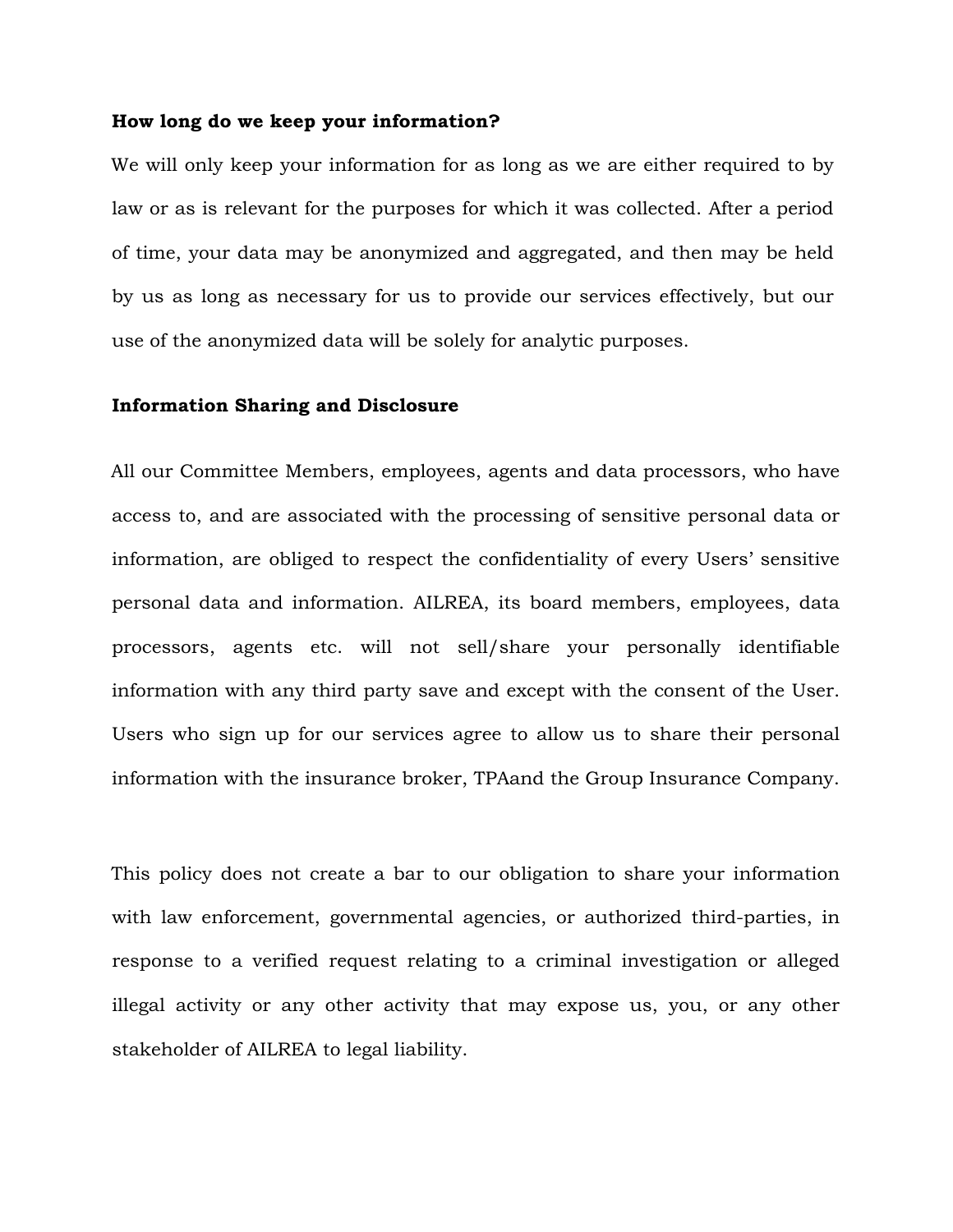We may also disclose your information: (i) if required to do so under any law for the time being in force, or required to do so under any order, decree or award passed by any Court, Tribunal or any statutory authority; (ii) to protect against the occurrence of, or prevent actual or potential, any fraud, hacking, malware attack or unauthorized transactions or for investigating any of the aforesaid activity which has already taken place.

#### **Links to Third Party Websites**

This Website may contain links to sites outside the AILREA Website. AILREA is not responsible for the privacy practices, content, authentic nature or safety of such other websites.

Please note that we have no control over websites outside the domain. If you provide information to a website to which we link, we are not responsible for its protection and privacy. Please read the Privacy Policy of the third party website before you continue to use the same.

## **Commitment to Information Security**

We will take appropriate measures to ensure that your information disclosed to us is kept secure, accurate and up to date. This Website has reasonable security measures in place to protect the loss, misuse and alteration of the information under our control.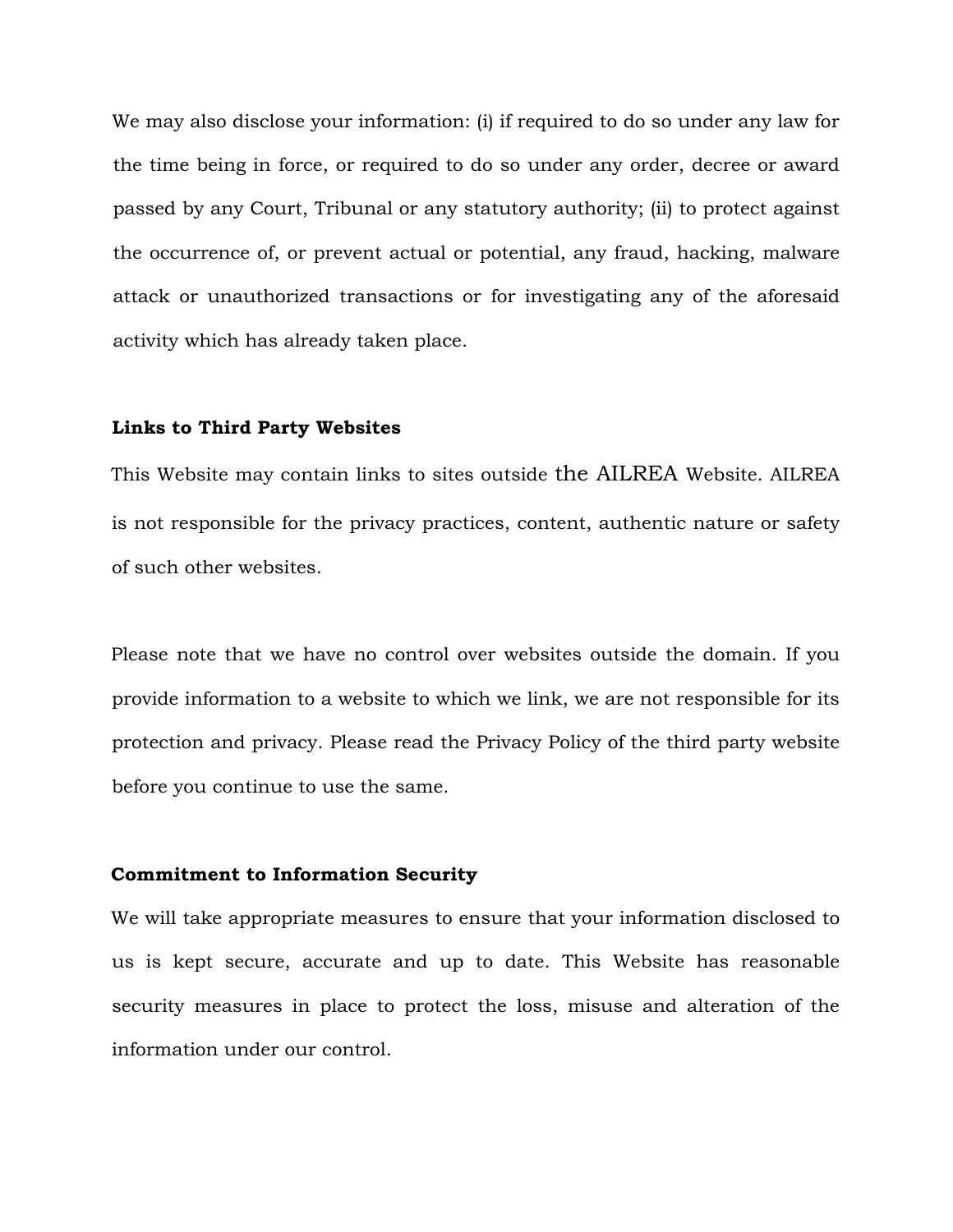Unauthorised attempts to upload or change information (or otherwise cause damage to this Website) are strictly prohibited. However, we assume no liability for any disclosure of information due to any errors in transmission, unauthorised third party access to our website and data bases or other acts of third parties,or acts or omissions beyond our reasonable control. In the event, AILREA becomes aware of any security breach, we will notify you as soon as possible and take appropriate action to the best of our ability to remedy such a breach.

You also play an important role in ensuring the security of Personal information. We encourage you to use safeguards to protect your information.

#### **Changes to this Privacy Policy**

We reserve the right, at our discretion, to change, alter, modify, add, or remove portions from this Privacy Policy at any time so you are encouraged to review this Privacy Policy from time to time. You shall be notified in the event that changes are made to the policy such that your personal information is significantly affected.

## **Contacting us**

Questions, comments and requests regarding this Privacy Policy should be addressed to connect@ailrea.com